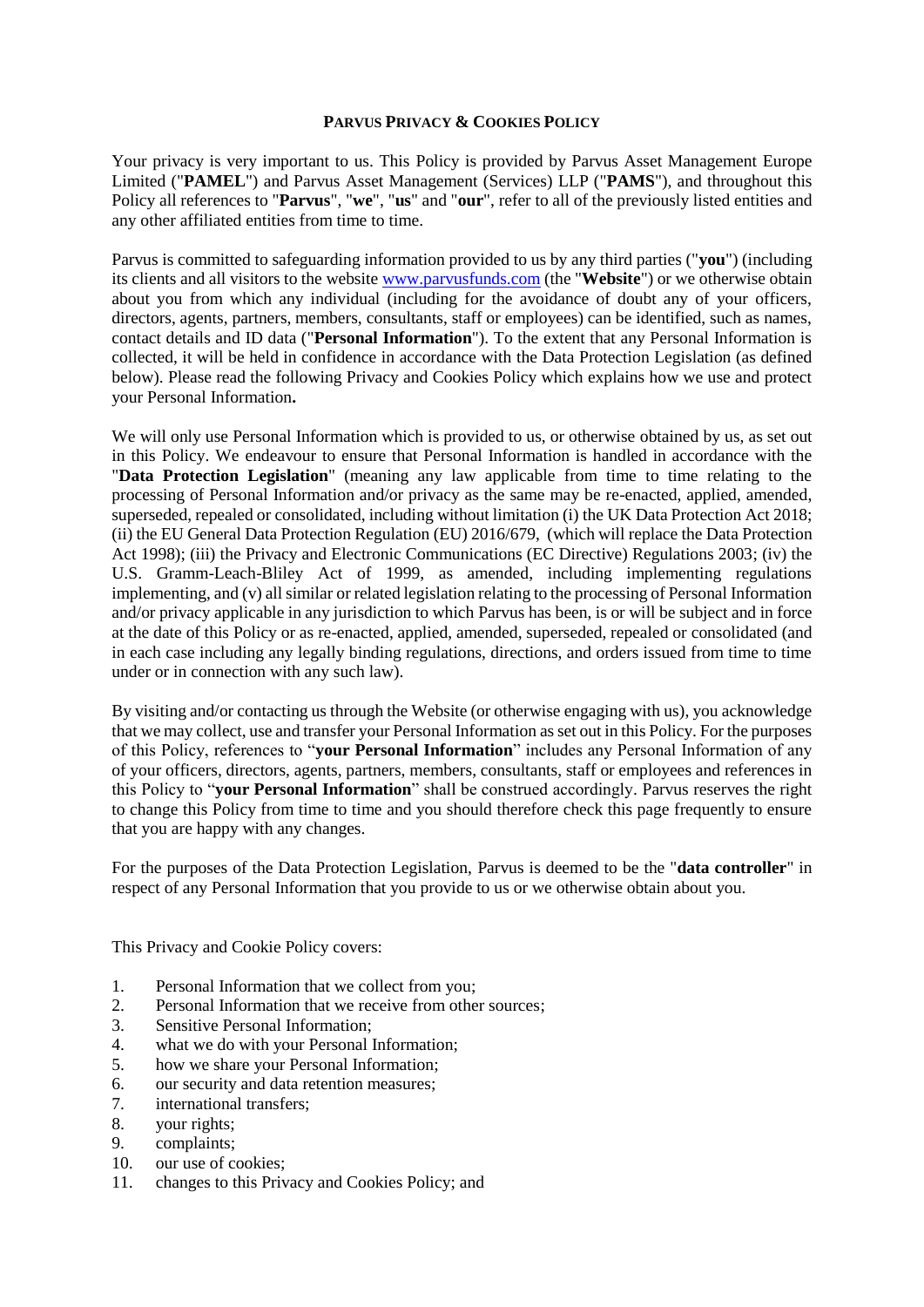#### 12. our contact information.

### **1. PERSONAL INFORMATION THAT WE COLLECT FROM YOU**

The activities undertaken by Parvus include, but is not limited to, the following (i) PAMEL provides investment management/advisory services to certain investment funds and vehicles ("**Funds**"); and (ii) PAMS carries out research and provides analysis and recommendations to PAMEL concerning the investment, disposal and reinvestment of the assets of the Funds and submission to PAMEL of such reports and information thereto as it may reasonably require (collectively, the "**Services**"). In connection therewith, when you engage with us (e.g. sending us emails, contacting us via telephone, visiting or making an enquiry through the Website or contracting with Parvus), you may provide Personal Information about yourself including your name and contact details (e.g. your work and/or home address, email address and telephone number).

If you consider entering into any agreements with Parvus, you may also provide us with certain financial information and various other necessary Personal Information (e.g. your national insurance number, social security number (or equivalent), identity documentation, date of birth and bank details). Where you make use of our Website we may also collect information about your use of the Website (e.g. your IP address and choice of web browser).

We also have CCTV in some of our offices for the purpose of crime prevention and where this is used, we will display appropriate notices. Some of the communal areas in our premises use CCTV for the purpose of crime prevention However, this is under the control of a third party and therefore you should consult any notices they display and their privacy statements for more information.

In order to comply with our legal obligations, we record all calls made on certain partners, officers and/or employees' telephone lines. This may be without the use of a warning or warning tone, and you shall use reasonable endeavours to notify relevant staff and contractors that we may record telephone calls with them and procure that they consent to their conversations being recorded.

Where you provide Personal Information on behalf of another individual, you are responsible for notifying that individual that you have provided their Personal Information to us and directing them to this Policy as to how we will process their Personal Information.

# **2. PERSONAL INFORMATION THAT WE RECEIVE FROM OTHER SOURCES**

We may receive information from third parties who collect Personal Information from you and pass it on to us or make it available to us. For example: (i) where we or any of our service providers conduct verification or anti-money-laundering checks on prospective employees, clients or suppliers or where we receive contact details and other Personal Information from intermediaries; and (ii) your employer may provide your Personal Information to us in connection with the Services that we provide to our clients. Where this is the case the third party is responsible for informing you that they have shared your Personal Information with us, directing you to this Policy as to how we will process your Personal Information and obtaining any relevant consents from you to ensure you are happy with the ways in which your Personal Information will be used, but once we are holding it, we will only handle it in accordance with this Policy.

### **3. SENSITIVE PERSONAL INFORMATION**

"**Sensitive Personal Information**" is Personal Information concerning an individual's (i) racial or ethnic origin; (ii) political opinions; (iii) religious beliefs or other beliefs of a similar nature; (iv) membership of a trade union; (v) physical or mental health or condition; (vi) sexual life or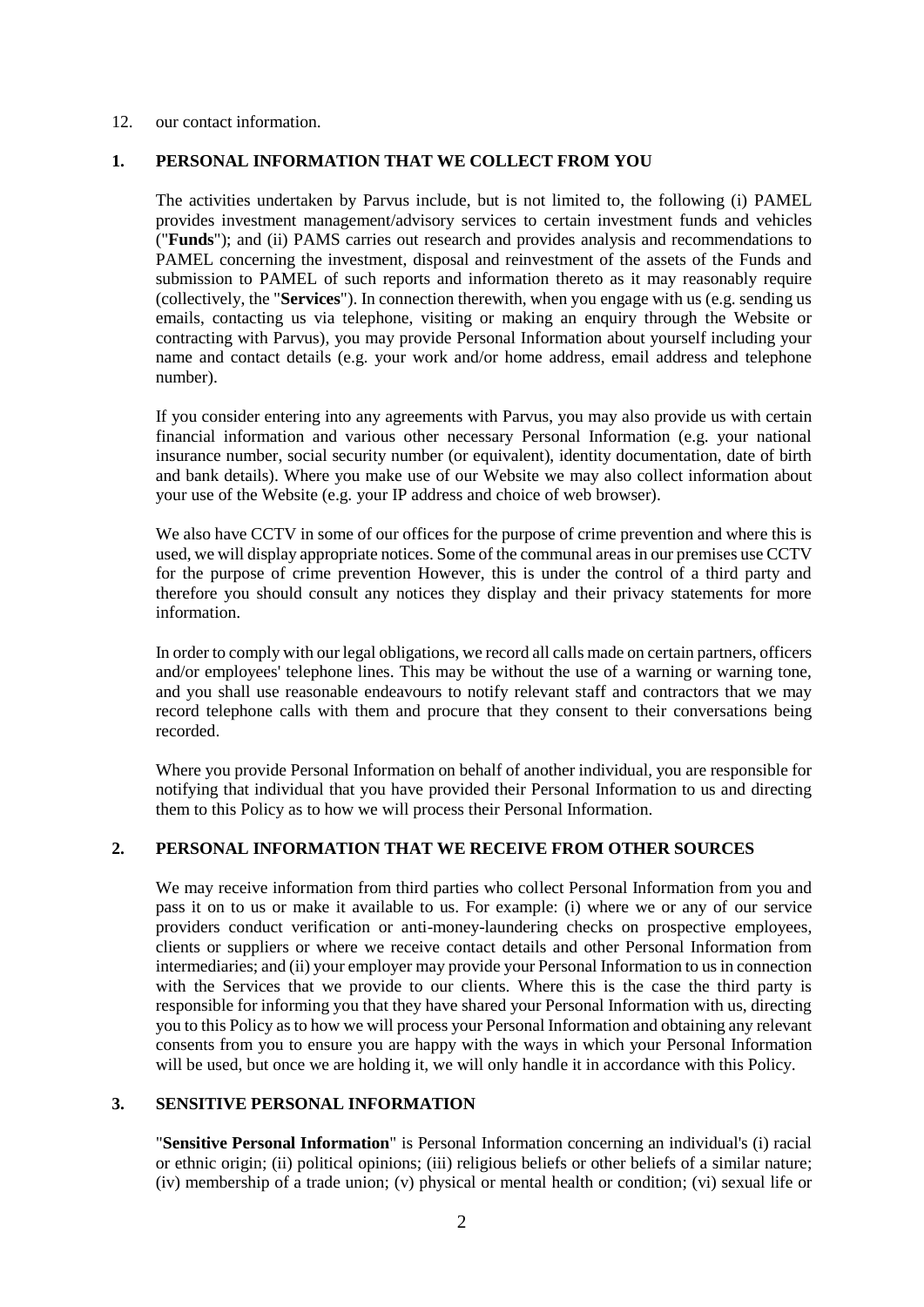orientation; (vii) commission or alleged commission of any offence or any proceedings for any offence committed or alleged to have been committed by him/her, the disposal of such proceedings or the sentence of any court in such proceedings.

You may provide us with Sensitive Personal Information from time to time in connection with your our provision of the Services or otherwise. In such cases, the provision of this information is entirely voluntary and subject to your express consent. However, we may be unable to carry out some activities necessary to process your application, instructions or other requests without the provision of such information. Where necessary, we may also process such information in the establishment, exercise or defence of legal claims.

Where we do receive Sensitive Personal Information, we will only keep such information for as long as strictly necessary in order to comply with our obligations under the law.

### **4. WHAT WE DO WITH YOUR PERSONAL INFORMATION**

Some of the Personal Information we collect or acquire is collected and processed so we can perform our Services, some for the purpose of legal compliance and some for the purposes of our legitimate business interests (namely to carry out and improve our business, to analyse the use of the Website and to service and support our staff and clients).

We will only use your Personal Information in order to:

- (i) perform any agreement that we may have with you;
- (ii) supply the Services and correspond with you;
- (iii) provide support in respect of these Services;
- (iv) improve our Website and other services;
- (v) comply with our own legal obligations;
- (vi) for our internal business processes, such as updating and maintaining records; and
- (vii) monitor and record calls for compliance, quality, business analysis, training and related purposes in order to pursue the legitimate interests of Parvus to improve our service delivery.

Where you have explicitly consented at the time we collected your Personal Information or where we otherwise have a right to do so, we may also use your Personal Information to let you know about our other services that may be of interest to you and/or inform you about important changes or developments to our Services, by post, telephone and e-mail.

If you change your mind about us using your Personal Information in the ways described in this Policy, please let us know by contacting us using the details set out at section 12 below. Please note that we have to retain some Personal Information in certain circumstances in order to comply with our legal and regulatory obligations.

### **5. HOW WE SHARE YOUR PERSONAL INFORMATION**

Where it is necessary for (i) the performance of our Services; (ii) any agreement we may have with you; or (iii) our internal business processes, we may share your Personal Information with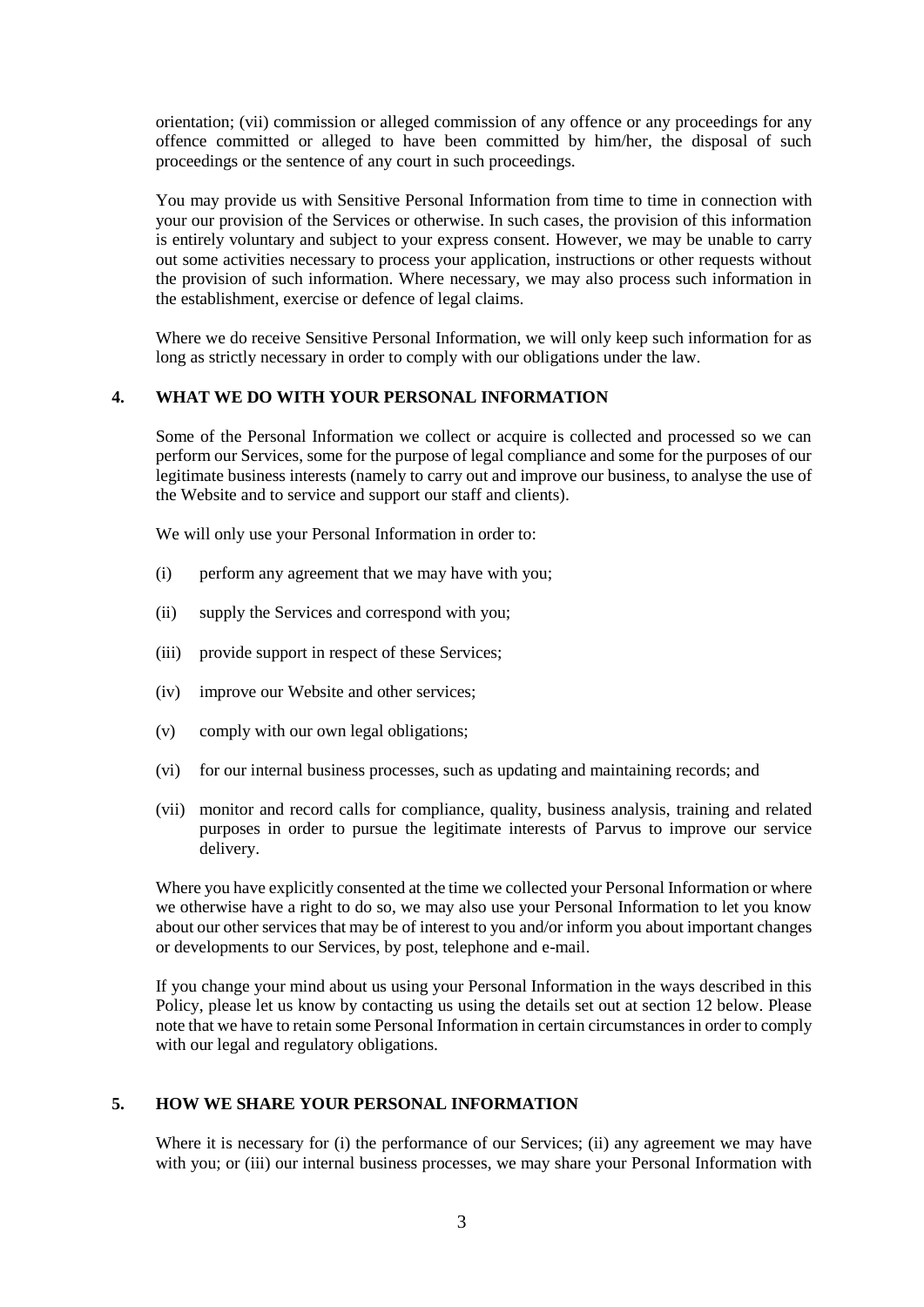certain third parties such as our other group companies, appointed representatives, legal and other professional advisors and third party service providers,.

By submitting your Personal Information to us, you acknowledge that such third parties shall receive and process your Personal Information. We will never sell your data.

In addition, it may be necessary to disclose your Personal Information (i) if we are under a duty to disclose your Personal Information in order to comply with any legal obligation (such as antimoney laundering obligations or anti-terrorist financing obligations); (ii) to assist a regulator or any competent authorities (including tax authorities), courts and/or similar bodies; (iii) to enforce our rights under any agreement we may have with you; or (iii) carry out an internal investigation or protect the rights, property, or safety of Parvus, our group companies and our clients, directors, employees or other personnel. This includes exchanging information with other companies and organisations for the purposes of fraud protection and prevention.

### **6. OUR SECURITY AND DATA RETENTION MEASURES**

The Personal Information you provide to us will be transferred to and stored on our servers in the UK and we take steps to protect your Personal Information from unauthorised access and against unlawful processing, accidental loss, destruction and damage.

We will only keep your Personal Information for as long as we reasonably require it and, in any event, only for as long as we have a legal basis, right or obligation to keep it.

Where you have chosen a password which allows you to access certain parts of the Website, you are responsible for keeping this password confidential. We advise you not to share your password with anyone.

Unfortunately, the transmission of information via the internet is not completely secure and, although we will take steps to protect your Personal Information, we cannot guarantee the security of your Personal Information transmitted via the Website; any transmission is therefore at your own risk.

To protect your personal information from unauthorised access and use, we apply organisational and technical security measures in accordance with Data Protection Legislation. These measures include computer safeguards and secured files and buildings. We will notify you of any material personal data breaches affecting you in accordance with the requirements of Data Protection Legislation.

# **7. INTERNATIONAL TRANSFERS**

In processing your Personal Information, it may be necessary for us to transfer your Personal Information outside the UK and/or European Economic Area ("**EEA**"). It may also be accessed by staff operating outside the UK and/or EEA who work for us or for one of our suppliers or group companies. This includes staff engaged in, among other things, the provision of support services. We will take all steps reasonably necessary to ensure that your Personal Information is treated securely and in accordance with this Policy and the Data Protection Legislation when it is processed in, or otherwise accessed from, a location outside the UK and/or EEA. We and any of our delegates and service providers will not transfer Personal Information to a country outside of the UK and/or EEA unless we have your explicit consent to do so or that country (i) ensures an adequate level of data protection and appropriate safeguards are in place; or (ii) relies on one of the derogations provided under the Data Protection Legislation.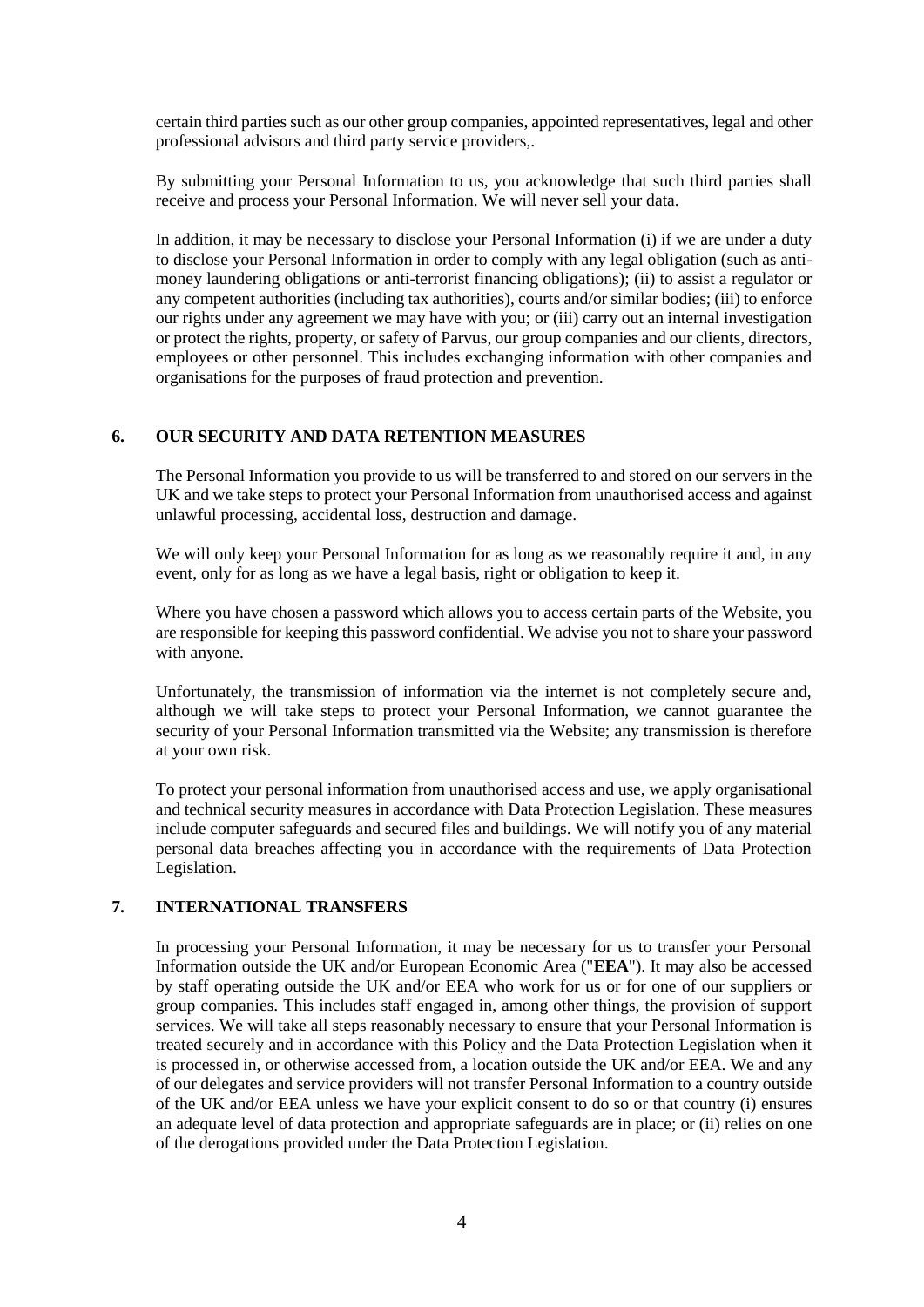In the UK, the Secretary of State for the Department for Digital Culture, Media and Sport and the Information Commissioner have prepared a list of countries that are deemed to provide an adequate level of data protection which to date includes the EEA countries, Gibraltar, Andorra, Argentina, Guernsey, the Isle of Man, Israel, Jersey, New Zealand, Switzerland, Uruguay, Japan (private sector organisations only) and Canada (commercial organisations only).

The European Commission has done the same and to date, its list includes Andorra, Argentina, Guernsey, the Isle of Man, Israel, Jersey, New Zealand, Switzerland, Uruguay, Japan (private sector organisations only) and Canada (commercial organisations only).

Further countries may be added to these lists by the relevant regulatory body at any time. If a third country does not provide an adequate level of data protection then we, or any of our delegates and service providers will ensure it puts in place appropriate safeguards such as the standardised contractual clauses for data transfers approved by the relevant regulatory body in accordance with the Data Protection Legislation. Where any transfer takes place under a written contract, any individual whose data is transferred has the right to request a copy of that contract and may do so by contacting us using the details below.

By submitting your Personal Information to us, you acknowledge this transfer, storing or processing of your Personal Information.

# **8. YOUR RIGHTS**

You have the right to ask us not to process your Personal Information for marketing or research purposes. If you have given us your express consent, or where we otherwise have the right to do so, we may use your Personal Information for marketing purposes. You can exercise the right to prevent such processing at any time by contacting us using the details set out at section 12 below. You are entitled to know some details about the Personal Information we hold about you and to ask us to: (a) make any changes to ensure that any Personal Information we hold about you is accurate and up to date; (b) erase or stop processing any Personal Information we hold about you where there is no longer a legal ground for us to hold it; or (c) in some circumstances, transfer any information we hold about you to a specified third party. If you wish to exercise any of these rights, please contact us using the details set out at section 12 below.

# **9. COMPLAINTS**

Should you have any queries or complaints in relation to how we use your Personal Information, please contact us using the details set out at section 12 below. Should you wish to take any complaints or queries further, you have the right to contact the competent data protection regulator, such as the Information Commissioner's Office regarding such issues.

Our Website may, from time to time, contain links to and from third party websites. If you follow a link to any of these websites, please note that these websites have their own privacy policies and that we do not accept any responsibility or liability for these websites or their related policies. Please check these policies before you submit any Personal Information via these websites.

# **10. OUR USE OF COOKIES**

A cookie is a small file that is sent to your browser from a web server and is stored on your computer. Cookies may be used to help us to analyse web traffic and identify which pages of our Website are being used. Our Website may also use cookies to respond to you as an individual so that it can tailor its operations to your needs by gathering and remembering information about your preferences. We will only ever use this information for statistical analysis purposes and then it will be removed from our systems.